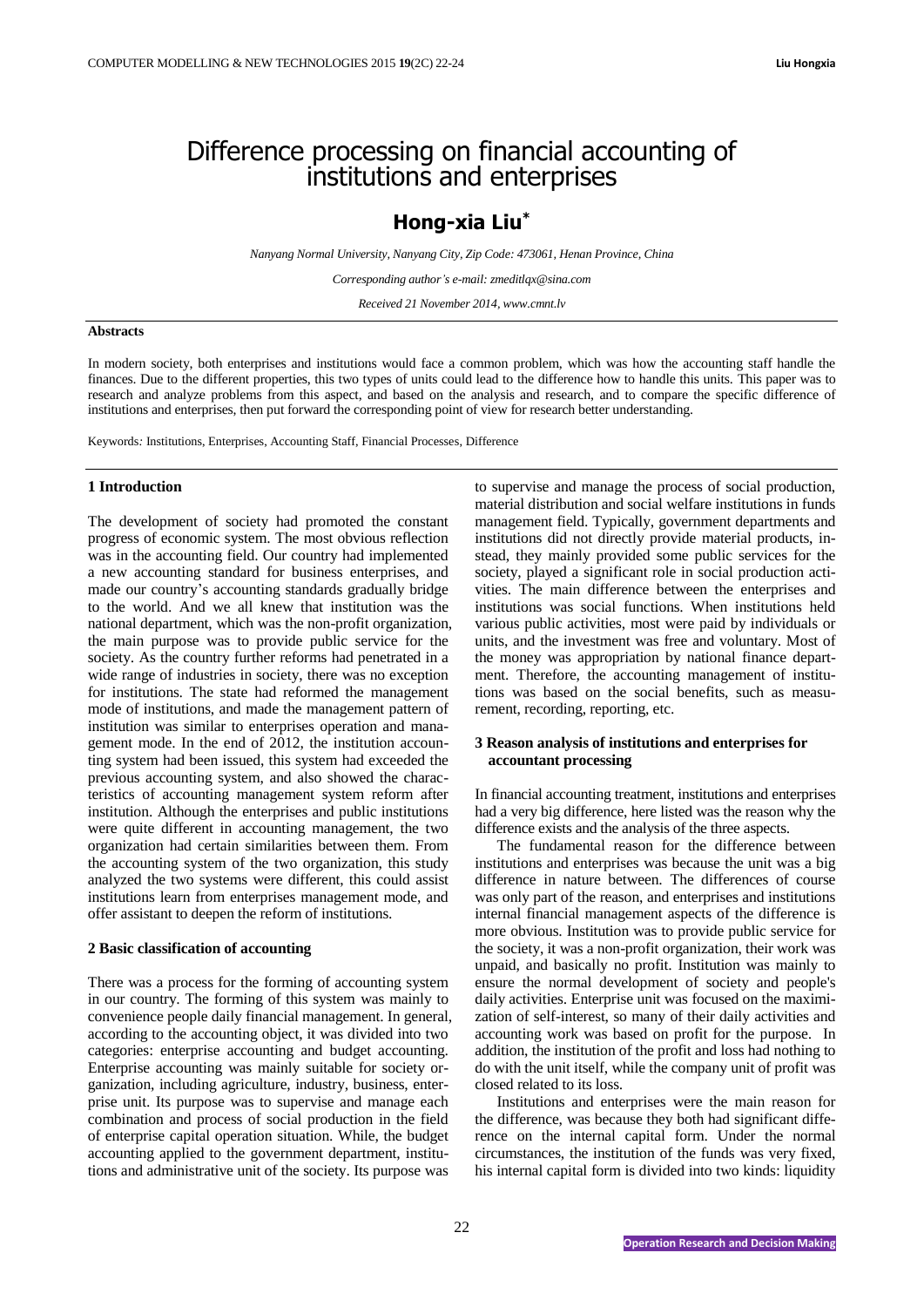and conserve cash. Institution's liquidity referred to the government's funding, these funds in the process of circulation was basically not possible money back. Regular money was fixed assets within the unit. And enterprises and institutions were quite different in this respect, in addition to some fixed building enterprise unit, the rest of the money had been in circulation in order to be able to earn more money, the differences made them in financial accounting treatment be a very big difference.

For institutions and enterprises, there were a difference in terms of money, this was what they both in financial accounting treatment of different direct cause. Capital operation was to do something with money. To some extent, the institution of capital operation was a form of social services and establishing a good security system for the society. So, enterprises in the use of funds, was considering how to legalize the funds. The enterprise units were more to take the money out to invest other business and expect in return for greater economic benefits, realized the enterprise capital flow, they were considered when using money more and how to make these funds into maximize interests.

# **4 Financial accounting treatment differences of institutions and enterprises**

# 4.1 THE DIFFERENCE IN THE FORM OF ACCOUNTING ENTRIES

In daily work, the basic work of accounting staff was resorting the accounting work. The capital of the work on the establishment of the financial records had a vital role, the difference of capital entry work was enterprises and institutions in the financial accounting treatment of a concrete embodiment. For institutions and enterprises to take loans, we illustrated it would be different results even the loan subject was same, due to the two units was different in area of financial system. Therefore, accounting staff would sort the accounts based on the account name. In addition, for accounts these lend funds, according to the duration of loan record the payments, the enterprises would divided it into long-term borrowing and short-term borrowing. Institution was on the contrary, institution loan would like to put the money into the unit interior projects, these two approaches was different, the two units in the overall financial management had a certain difference, also brought the certain effect accounting of financial records management work, the formation of the differences and the nature of the unit had a certain relationship between.

# 4.2 THE DIFFERENCE ON THE TAX PAYMENT

For taxes payment, a unit must fulfill the responsibility, at the same time, it was also an important aspect for constituent units for financial problems. Both institutions and enterprises needed to pay taxes to the state. While, these two units had a certain differences on the tax issues in processing. The two units would purchase a certain amount of production data, for example, under the normal circumstances, the institution tax payment method was more complicated, they would launch a distinction and made to taxpayers. In dealing with these tax, generally, there were two

ways, the first was the institution purchase was the price without tax; The second was the material production of institution for its own use which was include tax. Instead, enterprises in the treatment of the tax issue was relatively simple, they divided taxpayers into two kinds: general taxpayer and small unit taxpayer. For the general taxpayer, there was no need for them to pay tax for the raw material, for the post one, when dealing with matter, it became relatively easy. It mainly due to dividing the taxpayers into tow type: the general taxpayer, and small-scale taxpayers. There was no tax when the former purposed raw material, the latter in purchasing production material always had certain tax price.

### 4.3 DIFFERENCE IN EXPENDITURE ACCOUNTING

In daily business activities, any enterprises needed process the expenditure. In the treatment of the cost of the accounting. Firstly, the enterprise unit main purpose was profit, so what they thought more was cost and profit accounting, based on this, they implemented a series of measures to manage the production of the enterprise profit, their ultimate goal was the cost accounting and accounting profits. Instead, Institutions were different, when check the cost accounting, the profits was not considered. In daily operation process, when needed to check the cost accounting, they could count it into the unit itself spending account. Through the comparison and analysis, institutions and enterprises had a certain difference on cost calculation, the cause of the difference was the purpose of the unit content of cash flow.

# 4.4 DIFFERENCES IN ACCOUNTING AND BUSINESS ACTIVITIES

No matter institutions or enterprises, in the process of production and business operation, they would have a business activity, on the accounting performance of both thing was not the same. Due to the business unit's business activities mainly for business class and professional class, its spending and income included the business activities of the whole business activities of the expenditure and revenue. These accounts were in the business activities between accounting difference. Took pending as the research object, this study set the activities in the relevant administrative department office expenses, there was a difference between, enterprises would take the activity cost accounting in the records of financial management, and professional activities associated with the business entity would be as spending.

# 4.5 THE DIFFERENCE IN FINANCIAL STATEMENTS

Institutions and enterprises also had certain difference on accounting statements, institution accounting statements, such as the daily revenue expenditure tables, sheets, government subsidies, etc. This unit report mainly reflected business entity for a specified period of operating conditions and relevant information, these statements played a certain reference value, and was reference to the relevant units and daily inspection unit. And could be the instruction of operation be accordance with the specification. While the enterprise unit was not like this, their report was mainly for some enterprise profit statement, balance sheet and cash flow table, etc. These statements could react systematically and comprehensive enterprise information in the normal course of business activities, and also could